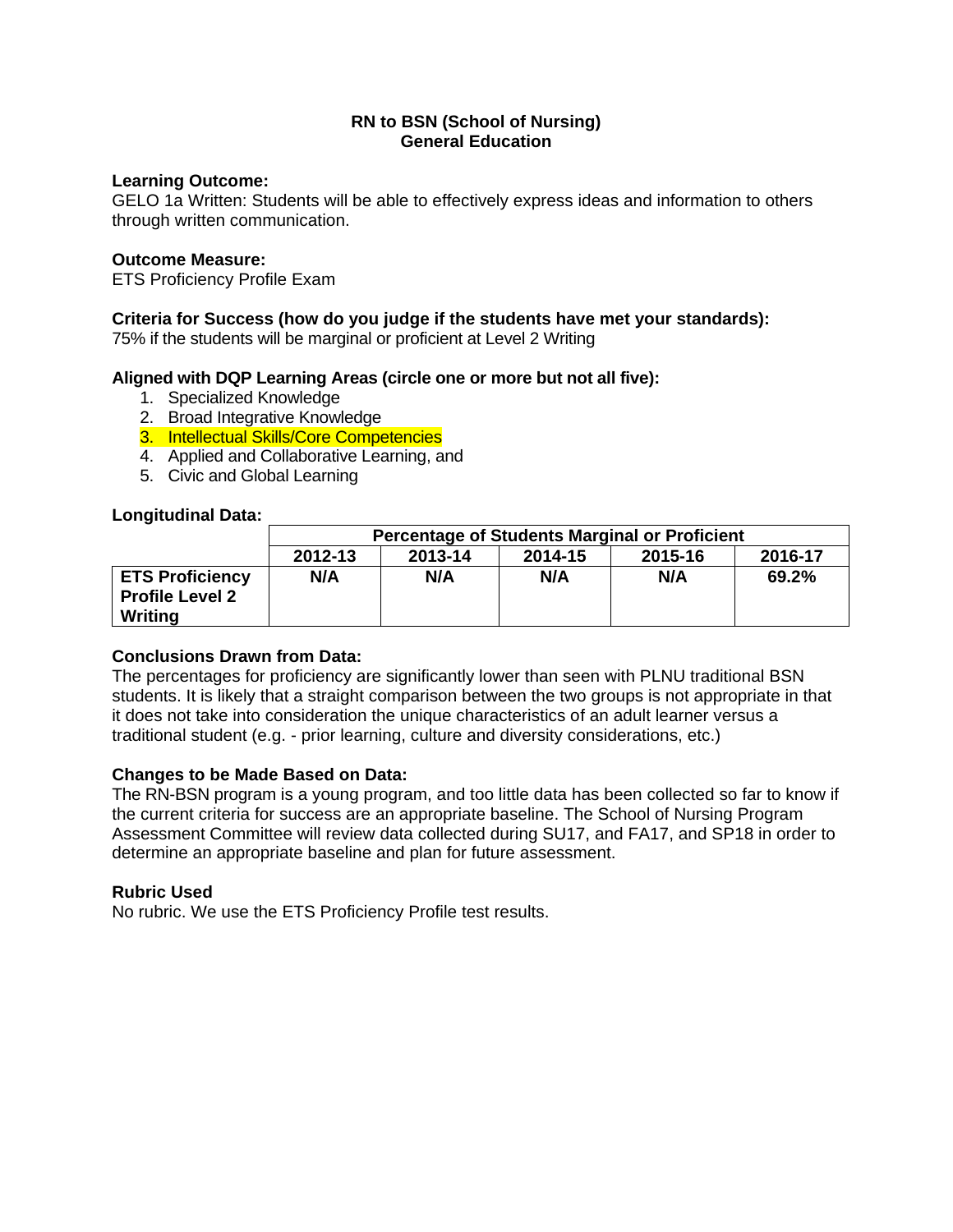## **Learning Outcome:**

GELO 1b Oral: Students will be able to effectively express ideas and information to others through oral communication.

## **Outcome Measures:**

# **NRS 440: Creative Project revisited**

Using the Creative Project completed in NRS 350, student will reflect and apply recent learning and development to the vocation of nursing. Students will "revisit" their purpose and choice of the creative project completed during their first term to reflect on how this project influenced or shaped their ideas for "professional" nursing practice.

## **NRS 440: EBP Presentation**

Students synthesize Evidence Based Practice (EBP) Phases I and II (completed in previous NRS courses) with Phase III into final presentation of EBP Proposal.

## **Criteria for Success (how do you judge if the students have met your standards):**

75% of students will show achievement at the Developed or Highly Developed levels

## **Aligned with DQP Learning Areas (circle one or more but not all five):**

- 1. Specialized Knowledge
- 2. Broad Integrative Knowledge
- 3. Intellectual Skills/Core Competencies
- 4. **Applied and Collaborative Learning, and**
- 5. Civic and Global Learning

## **Longitudinal Data:**

| Course/Assignment              | <b>Semester</b> | N         | <b>Percentage of Students Developed</b><br>or Highly Developed |
|--------------------------------|-----------------|-----------|----------------------------------------------------------------|
| NRS 440/Creative Project       | Fall 2016       | NA        | <b>NA</b>                                                      |
| NRS 440/Creative Project       | Spring 2017     | 21        | 95%                                                            |
| <b>NRS440/EBP</b> Presentation | Fall 2016       | <b>NA</b> | <b>NA</b>                                                      |
| NRS440/EBP Presentation        | Spring 2017     | NA        | NΑ                                                             |

We have had multiple challenges with technology and the development of assessment procedures for the RN-BSN program, due to this being a new program and report. NRS440 data for FA16 and NRS 440 EBP Presentation data SP17 are not available.

# **Conclusions Drawn from Data:**

Creative Project – Students successfully met the benchmark for Spring 2017. EBP Presentation – N/A

## .**Changes to be Made Based on Data:**

The RN-BSN program is a young program, and too little data has been collected so far to know if the current criteria for success are an appropriate baseline. The School of Nursing Program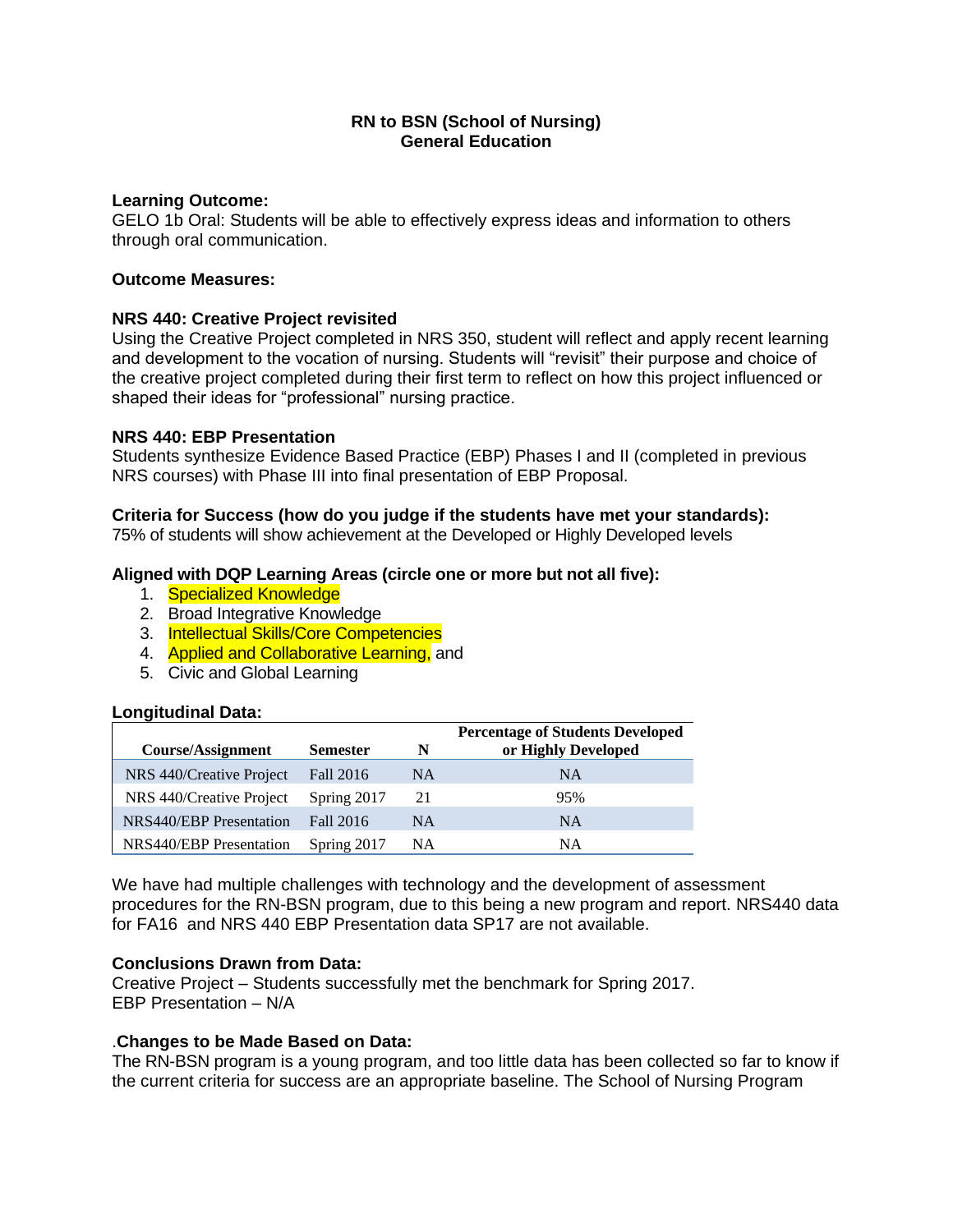Assessment Committee will review data collected during SU17, FA17, and SP18 in order to determine an appropriate baseline and plan for future assessment.

# **Rubric Used**

Creative Project Revisited Assignment Rubric EBP Phase III Project Assignment Rubric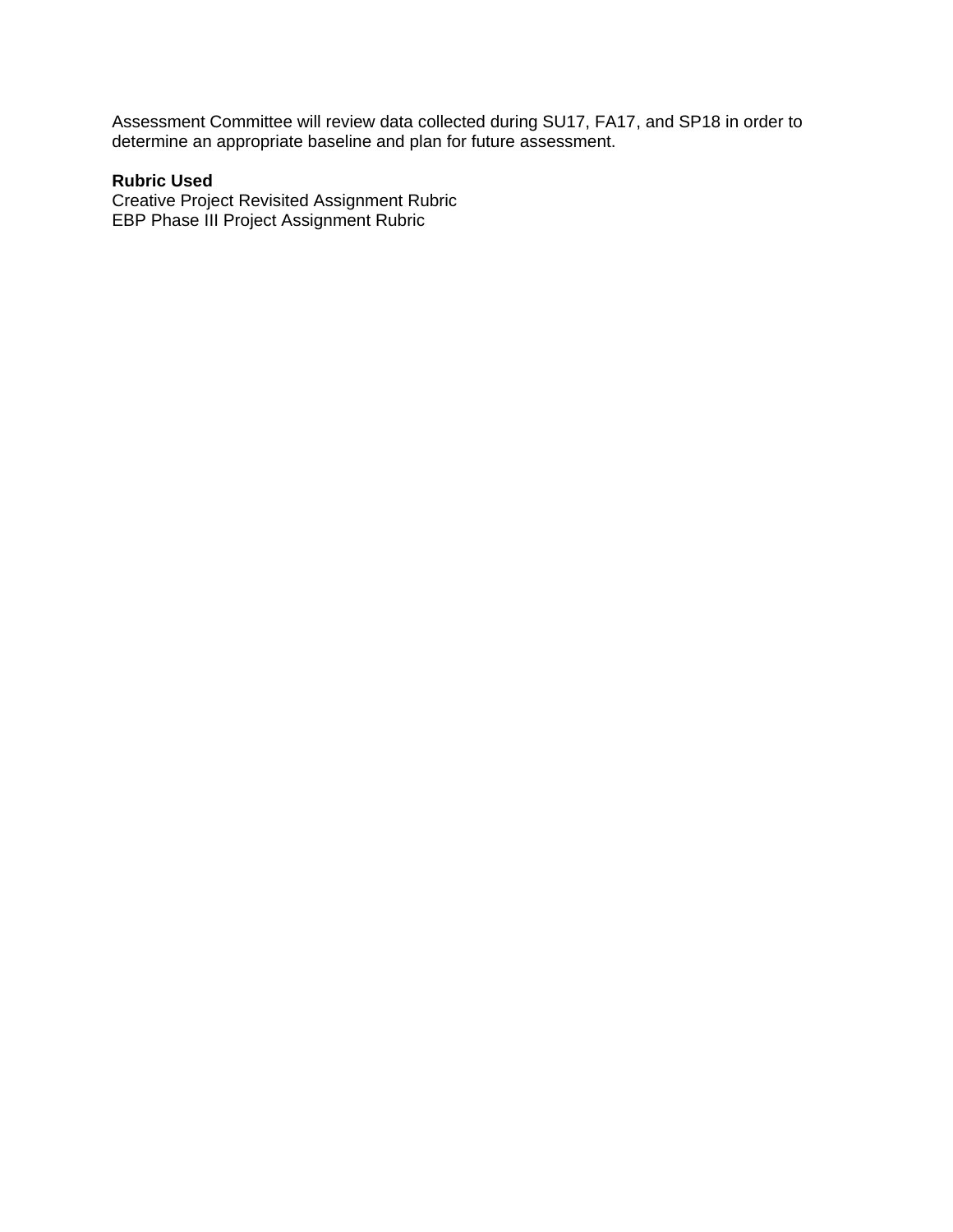## **Learning Outcome:**

GELO 1c Information Literacy: Students will be able to access and cite information as well as evaluate the logic, validity, and relevance of information from a variety of sources

## **Outcome Measure:**

## **NRS 440: EBP Project**

Students synthesize Evidence Based Practice (EBP) Phases I and II (completed in previous NRS courses) with Phase III into final written EBP Proposal.

# **Criteria for Success (how do you judge if the students have met your standards):**

75% of students will show achievement at the Developed or Highly Developed levels

# **Aligned with DQP Learning Areas (circle one or more but not all five):**

- 1. Specialized Knowledge
- 2. Broad Integrative Knowledge
- 3. Intellectual Skills/Core Competencies
- 4. Applied and Collaborative Learning, and
- 5. Civic and Global Learning

## **Longitudinal Data:**

We have had multiple challenges with technology and the development of assessment procedures for the RN-BSN program, due to this being a new program and report. Data for the SP17 semester is not available.

| <b>Course/Assignment</b> | <b>Semester</b> | N  | <b>Percentage of Students Developed</b><br>or Highly Developed |
|--------------------------|-----------------|----|----------------------------------------------------------------|
| NRS440/EBP Project       | Fall 2016       | NA | <b>NA</b>                                                      |
| NRS440/EBP Project       | Spring 2017     | 20 | 85%                                                            |

# **Conclusions Drawn from Data:**

Students successfully met the benchmark for Spring 2017.

# .**Changes to be Made Based on Data:**

The RN-BSN program is a young program, and too little data has been collected so far to know if the current criteria for success are an appropriate baseline. The School of Nursing Program Assessment Committee will review data collected during SU17, and FA17, and SP18 in order to determine an appropriate baseline and plan for future assessment.

## **Rubric Used**

EBP Phase III Project Assignment Rubric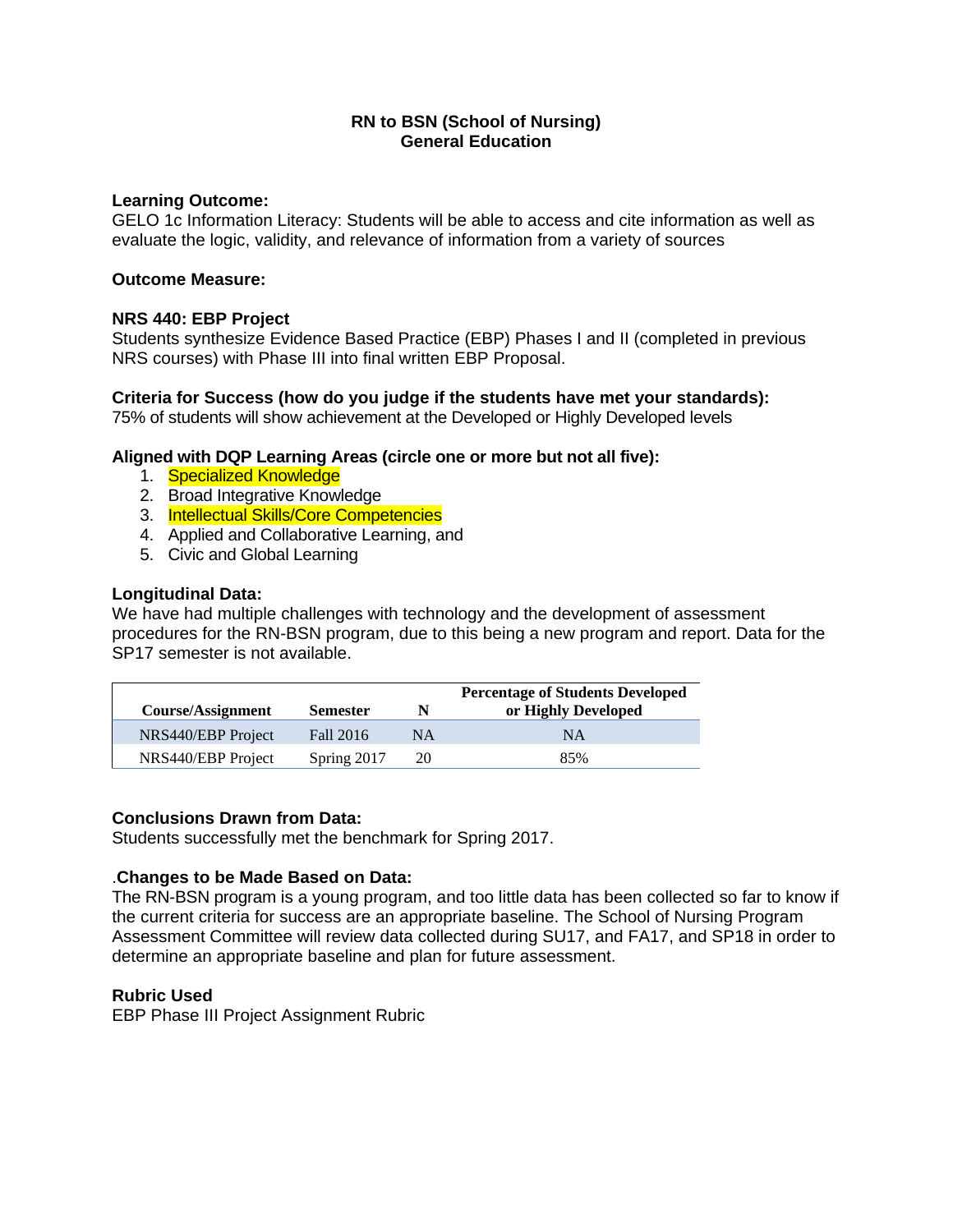#### **Learning Outcome:**

GELO 1d Critical Thinking: Students will be able to examine, critique and synthesize information in order to arrive at reasoned conclusions.

#### **Outcome Measure:**

ETS Proficiency Profile Exam

## **Criteria for Success (how do you judge if the students have met your standards):**

75% if the students will be marginal or proficient at Level 2 Reading/Critical Thinking

## **Aligned with DQP Learning Areas (circle one or more but not all five):**

- 1. Specialized Knowledge
- 2. Broad Integrative Knowledge
- 3. Intellectual Skills/Core Competencies
- 4. Applied and Collaborative Learning, and
- 5. Civic and Global Learning

#### **Longitudinal Data:**

|                          | <b>Percentage of Students Marginal or Proficient</b> |         |         |         |         |
|--------------------------|------------------------------------------------------|---------|---------|---------|---------|
|                          | 2012-13                                              | 2013-14 | 2014-15 | 2015-16 | 2016-17 |
| <b>ETS Proficiency</b>   | N/A                                                  | N/A     | N/A     | N/A     | 84.6%   |
| <b>Profile Level 2</b>   |                                                      |         |         |         |         |
| <b>Critical Thinking</b> |                                                      |         |         |         |         |

## **Conclusions Drawn from Data:**

The percentages for proficiency are lower than seen with PLNU traditional BSN students. It is likely that a straight comparison between the two groups is not appropriate in that it does not take into consideration the unique characteristics of an adult learner versus a traditional student (e.g. - prior learning, culture and diversity considerations, etc.)

## **Changes to be Made Based on Data:**

The RN-BSN program is a young program, and too little data has been collected so far to know if the current criteria for success are an appropriate baseline. The School of Nursing Program Assessment Committee will review data collected during SU17, and FA17, and SP18 in order to determine an appropriate baseline and plan for future assessment.

#### **Rubric Used**

No rubric. We use the ETS Proficiency Profile test results.